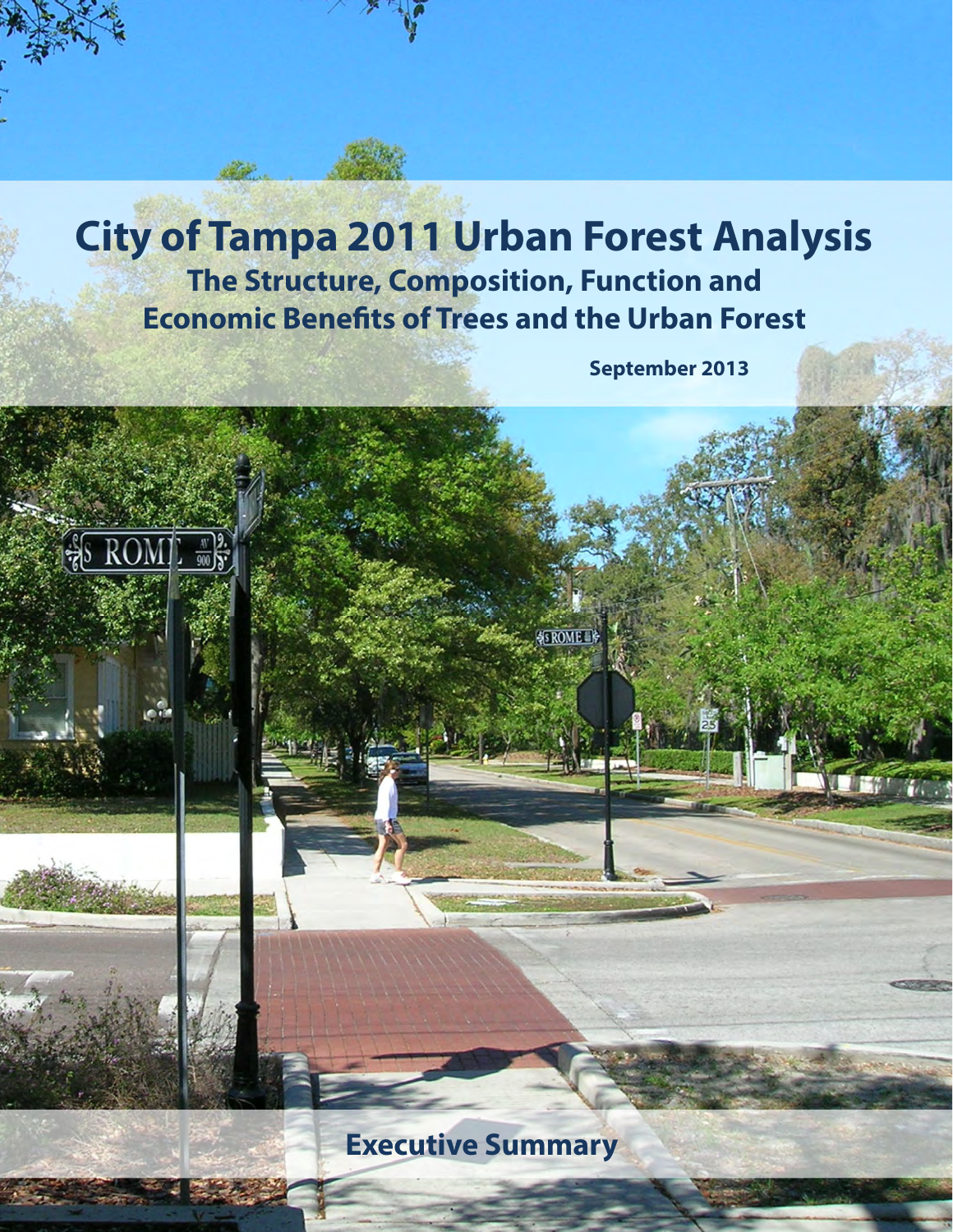# Acknowledgments

#### Authors

Dr. Shawn M. Landry, University of South Florida Robert J. Northrop, UF/IFAS Extension, Hillsborough County Dr. Michael G. Andreu, University of Florida Carolyn Cheatham Rhodes, University of Florida

#### Project Contributors

Jan Allyn, University of South Florida Kathy Beck, City of Tampa Catherine Coyle, City of Tampa Jarlath O'Neil-Dunne, University of Vermont Dr. Ruiliang Pu, University of South Florida







**UF LIFAS Extension** 

S FR C FOREST RESOURCES

#### Sponsors

 Funding for this project was provided by the City of Tampa, with in-kind con- IFAS Extension, Hillsborough County. Support for this work was also providtributions by the University of Florida, University of South Florida, and the UF/ ed by an NSF Doctoral Dissertation Improvement Grant (BCS-1029419)."

#### Citation for full report:

Landry, Shawn M., Robert J. Northrop, Michael G. Andreu, and Carolyn C. Rhodes. 2013. City of Tampa 2011 Urban Forest Analysis: The Structure, Composition, Function and Economic Benefts of Trees and the Urban Forest. Final Report to the City of Tampa, September 2013. City of Tampa, Florida.

For questions or comments concerning the City of Tampa Urban Forestry efforts contact Kathy Beck, Natural Resource Coordinator, City of Tampa Planning and Development at Kathy.Beck@tampagov.net.







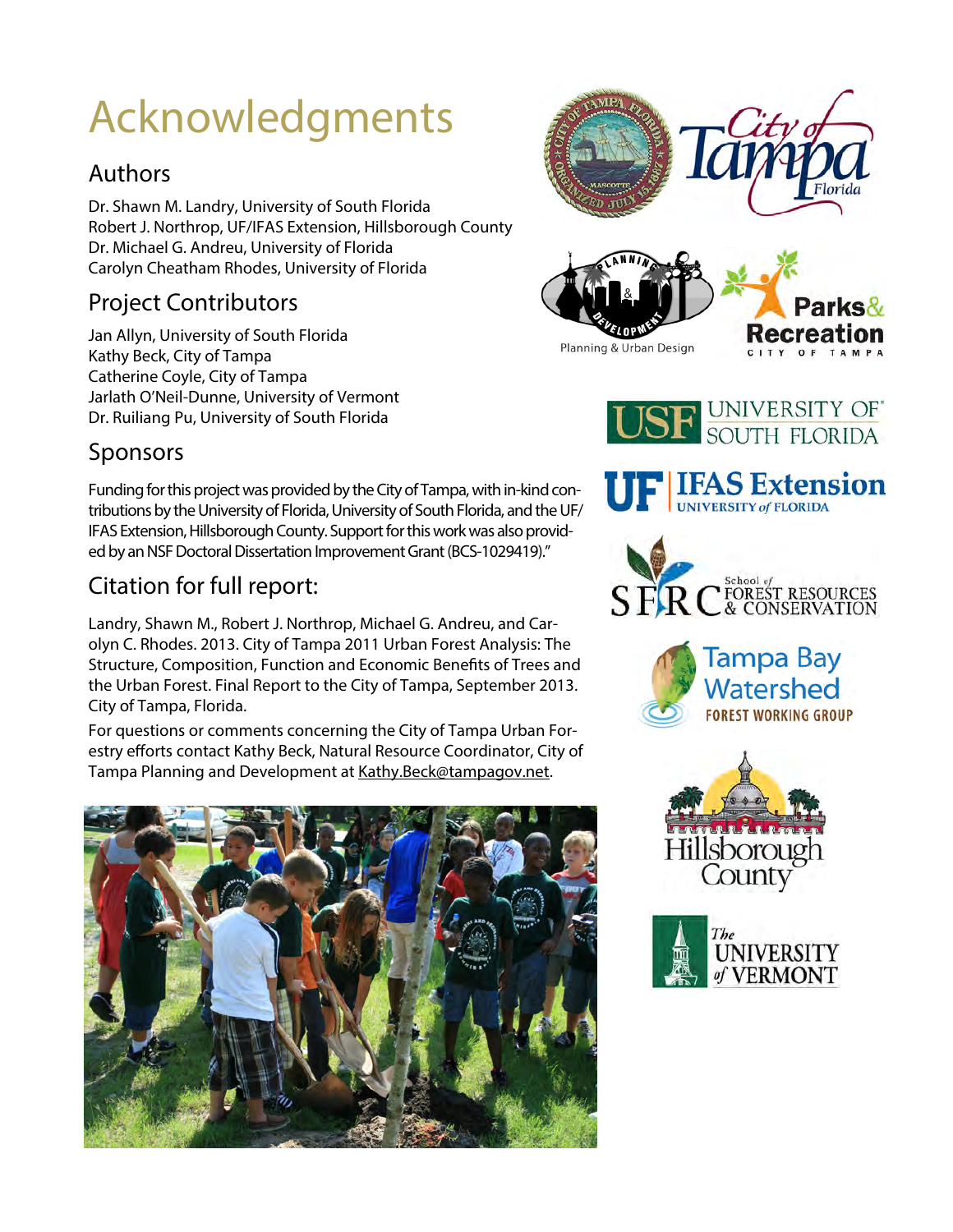## Executive Summary

The City of Tampa Urban Ecological Assessment provides a detailed scientifc look into the economic and ecological values of the City of Tampa's urban forest. The City of Tampa tree ordinance (Ord. No. 2006-74, § 9, 3-23-06) requires a re -inventory of Tampa's tree canopy and urban forest every fve years. This report provides detailed information about the 2011 conditions of the urban forest, as well as how the forest and associated benefts have changed over the fve-year monitoring interval since 2006-7. Included is detailed information about the distribution of Tampa's tree canopy cover, results of extensive feld sampling that describe forest composition, structure and health, and model results that quantify the economic benefts and ecosystem services provided by Tampa's urban forest. The outcomes from this study can serve as the basis for enhancing the understanding of the urban forest's values, improving urban forest policies, planning and management, and providing empirical data for the inclusion of trees within environmental regulations.

Satellite and high-resolution aerial photography from 2011 was used to classify and map the location of tree canopy, other vegetation, water, bare earth and impervious land cover. This accurate map was compared to the high-resolution map created in 2006. A four-decade long record of NASA Landsat satellite photographs was used to examine how tree canopy has changed since 1975 in Tampa.

- Tree canopy covered 32% of the City in 2011. An additional 32% of land area was covered by other vegeta-tion (i.e., grass, short plants and shrubs), indicating large areas potentially available for tree planting.
- Tree canopy covered approximately 24,290  $(+/- 1,215)$  acres of land in 2011 and 22,104  $(+/- 1,105)$  acres in 2006.
- There was a slight, but not necessarily significant, increase of zero to 3% tree canopy cover between 2006 and 2011.
- Change in tree canopy between 2006 and 2011 varied throughout the City and ranged from a loss of more than 15% tree cover to a gain of greater 15%.
- The total acreage of tree canopy within the Residential 10 Units/Acre land use (37,035 ac) is twice as much as the land area covered by trees for all other land uses combined (17,285 ac).
- Public or Quasi-public represents four of the top twelve land use categories in terms of acreage of tree canopy, including: Environmentally Sensitive Areas (5,857 ac tree canopy); Right-of-way (2,742 ac); Public/Semi-public (733 ac); Recreation and Open Space (686 ac).
- By Planning District, the New Tampa Planning District has the highest proportion of tree canopy cover (45%), followed by USF Institutional (37%), South Tampa (29%), Central Tampa (27%) and Westshore TIA (15%).



• Based on the US Forest Service definition of Possible Urban Tree Canopy and the distribution of other vegetation in Tampa (e.g., grass and shrubs), the possibility of additional tree planting appears fairly large in all of the planning districts, in most zoning and land use categories, in all City Council Districts, and in many neighborhoods.

Approximately two-hundred permanent field plots were randomly distributed within the City, and sampled in 2006-7 and again in 2011. Forestry measurements were collected from these plots and then analyzed using the U.S. Forest Service i-Tree Tools to determine the vegetative structure, functions, and values of the urban forest in Tampa.

• Based on the 2011 field sampling, it was estimated that there were approximately 8.7 million trees in Tampa (i.e., a tree is defined as a woody stem with a diameter of at least 1 inch). This inland region (non-coastal areas; excluding mangroves) of the urban forest contained an estimated 4.4 million trees represented by 90 tree species.